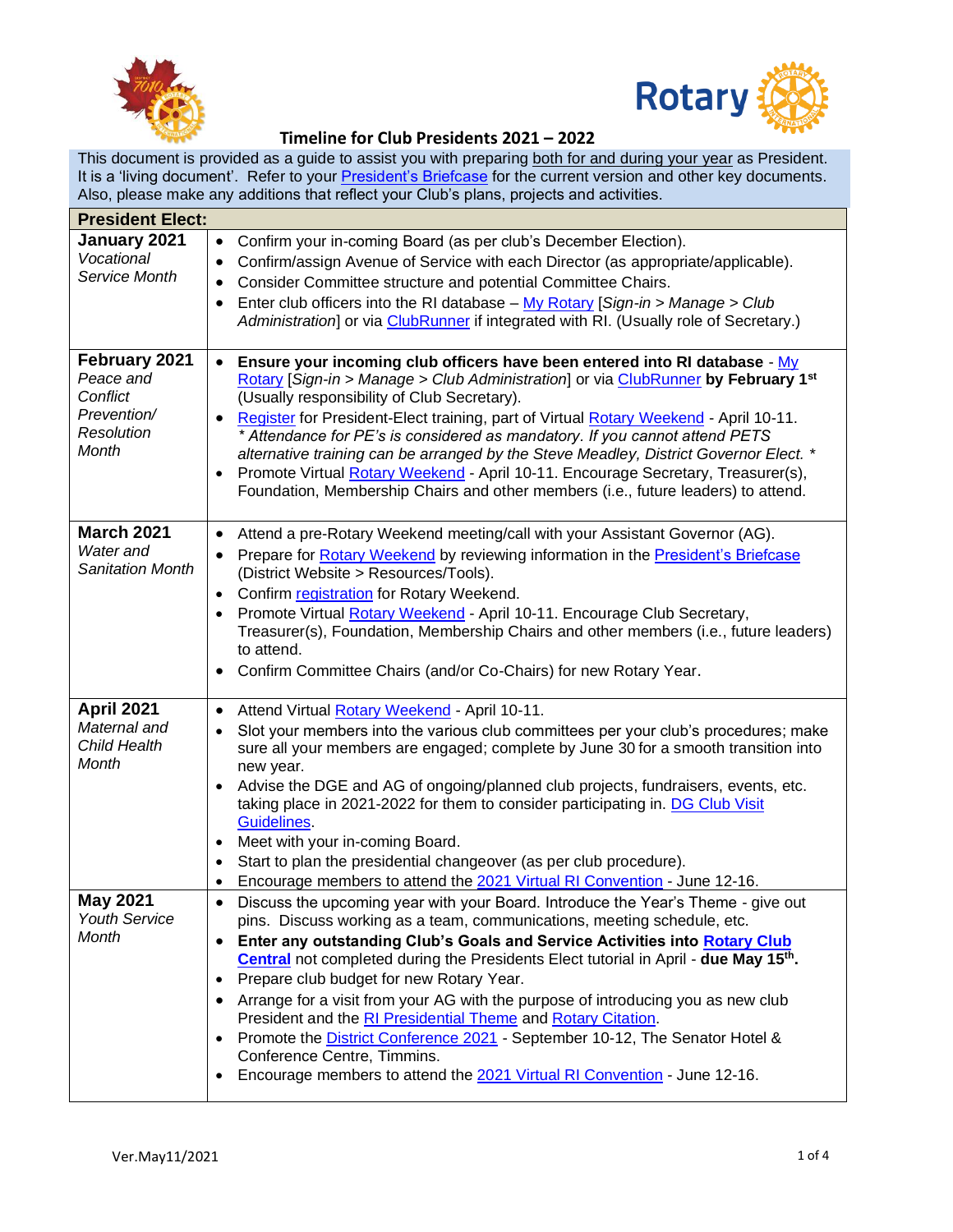



|  |  | Timeline for Club Presidents 2021 - 2022 |  |
|--|--|------------------------------------------|--|
|--|--|------------------------------------------|--|

| <b>President Elect:</b>     |                                                                                                                                |
|-----------------------------|--------------------------------------------------------------------------------------------------------------------------------|
| <b>June 2021</b>            | Meet with your Board and confirm Board members' duties. Discuss Club and<br>$\bullet$                                          |
| Rotary                      | committee goals and committee membership.                                                                                      |
| Fellowships<br><b>Month</b> | Ensure your Club's membership data is up in the RI database - My Rotary [Sign-in ><br>$\bullet$                                |
|                             | Manage > Club Administration] or via ClubRunner if integrated with RI - before July 1 <sup>st</sup> ,                          |
|                             | in preparation for July RI invoice #2. (Usually done by Club Secretary.) Please note:                                          |
|                             | You will be charged for all members listed so accurate reporting is critical.                                                  |
|                             | Attend the 2021 Virtual RI Convention - June 12-16.<br>$\bullet$                                                               |
|                             | Promote the <b>District Conference 2021</b> - September 10-12, The Senator Hotel &<br>$\bullet$<br>Conference Centre, Timmins. |
|                             | President Changeover Meeting/Event: End of June or beginning of July (per Club<br>$\bullet$                                    |
|                             | protocol).                                                                                                                     |
| <b>President:</b>           |                                                                                                                                |
| <b>July 2021</b>            | Ensure membership list is up to date and accurate by July 1 <sup>st</sup> .<br>$\bullet$                                       |
|                             | Ensure RI Invoice #2 is processed (Responsibility of Treasurer).<br>$\bullet$                                                  |
|                             | Schedule regular Club Council/Assemblies (normally 2-4 per Rotary Year).<br>$\bullet$                                          |
|                             | Confirm Club budget (as per Club procedure).<br>$\bullet$                                                                      |
|                             | Include DG and AG on your Club Bulletin recipient list.<br>$\bullet$                                                           |
|                             | Review and update Club Constitution and by-laws, as required.<br>$\bullet$                                                     |
|                             | Discuss 2021-2022 RI Presidential Theme and Rotary Citation and DG Club                                                        |
|                             | Achievement Recognition 2021-2022. Assign a Board member (ideally President-Elect)                                             |
|                             | to monitor achievement in-year and report on progress at monthly board meetings.                                               |
|                             | Remember to keep the DG and AG informed about ongoing/planned club projects,                                                   |
|                             | fundraisers, events, etc. taking place in 2021-2022, for them to consider attending or                                         |
|                             | as hands-on participants. Please remember - one of these functions can serve as the                                            |
|                             | DG's club visit in place of attending a regular club meeting. DG Club Visit Guidelines.                                        |
|                             | Prepare for AG visits. The AG will make one formal visit to the Club and, if the club<br>wishes, attend a Board meeting.       |
|                             | Review Rotary Club Central and ClubRunner on a regular basis with your Secretary                                               |
|                             | and make sure all data is recorded and up to date.                                                                             |
|                             | Promote the District Conference 2021 - September 10-12, The Senator Hotel &                                                    |
|                             | Conference Centre, Timmins.                                                                                                    |
| August 2021                 | Promote the District Conference 2021 - September 10-12, The Senator Hotel &<br>$\bullet$                                       |
| Membership and              | Conference Centre, Timmins.                                                                                                    |
| New Club                    | Encourage membership growth and retention (on-going).<br>$\bullet$                                                             |
| Development                 | Review Rotary Club Central and ClubRunner on a regular basis with your Secretary                                               |
| Month                       | and make sure all data is recorded and updated to ensure it is kept current.                                                   |
|                             | Inform Brenda Booth (District Family of Rotary) of any club members who passed away<br>$\bullet$                               |
|                             | OR welcomed a new baby since the 2020 District Conference (as per email request).                                              |
|                             |                                                                                                                                |
| <b>September</b>            | Encourage members to register for the 2022 RI Convention, Houston, Texas, June 4-8.<br>$\bullet$                               |
| 2021                        | (Registration costs usually increase in December).                                                                             |
| <b>Basic Education</b>      | Review Rotary Club Central and ClubRunner on a regular basis with your Secretary<br>$\bullet$                                  |
| and Literacy<br>Month       | and make sure all data is recorded and updated to ensure it is kept current.                                                   |
|                             | Begin recruitment process for Long-Term Outbound Youth Exchange students.<br>٠                                                 |
|                             | Attend District Conference 2021 - September 10-12, The Senator Hotel & Conference                                              |
|                             | Centre, Timmins.                                                                                                               |
|                             |                                                                                                                                |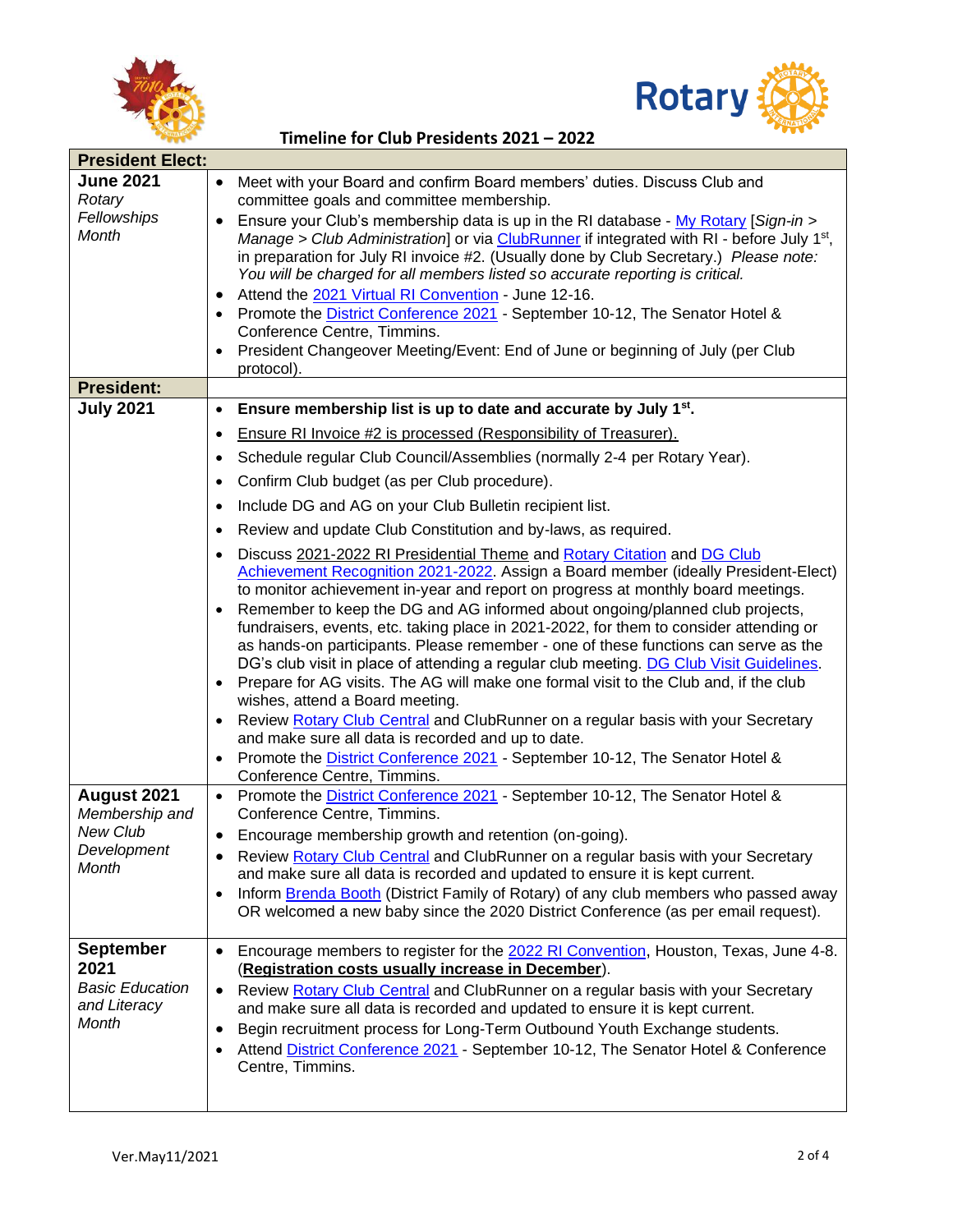



## **Timeline for Club Presidents 2021 – 2022**

| <b>President:</b>                                                              |                                                                                                                                                                                                                                                                                                                                                                                                                                                                                                                                                                                                                                                                                                                                                                                                                                                                                                                                           |  |  |  |
|--------------------------------------------------------------------------------|-------------------------------------------------------------------------------------------------------------------------------------------------------------------------------------------------------------------------------------------------------------------------------------------------------------------------------------------------------------------------------------------------------------------------------------------------------------------------------------------------------------------------------------------------------------------------------------------------------------------------------------------------------------------------------------------------------------------------------------------------------------------------------------------------------------------------------------------------------------------------------------------------------------------------------------------|--|--|--|
| October 2021<br>Economic and<br>Community<br>Development<br><b>Month</b>       | Review Rotary Club Central and ClubRunner on a regular basis with your Secretary<br>$\bullet$<br>and make sure all data is recorded and updated to ensure it is kept current.<br>Encourage members to register for the 2022 RI Convention, Houston, Texas, June 4-8.<br>$\bullet$<br>(Registration costs usually increase in December).                                                                                                                                                                                                                                                                                                                                                                                                                                                                                                                                                                                                   |  |  |  |
| <b>November</b><br>2021 Rotary<br>Foundation<br>Month                          | Review Rotary Club Central and ClubRunner on a regular basis with your Secretary<br>$\bullet$<br>and make sure all data is recorded and updated to ensure it is kept current.<br>Include a Club Program on Rotary Foundation.<br>$\bullet$<br>Applications for outbound Long-Term Youth Exchange students are due to the district<br>$\bullet$<br>Youth Exchange committee by November 30th.<br>Encourage members to register for the 2022 RI Convention, Houston, Texas, June 4-8.<br>$\bullet$<br>(Registration costs usually increase in December).                                                                                                                                                                                                                                                                                                                                                                                    |  |  |  |
| <b>December</b><br>2021<br>Disease<br>Prevention and<br><b>Treatment Month</b> | Conduct Club Elections for incoming Board for new Rotary Year.<br>$\bullet$<br>Ensure your Club's membership data is up to date in the RI database - My Rotary<br>$\bullet$<br>[Sign-in > Manage > Club Administration] or via ClubRunner if integrated with RI -<br>before January 1 <sup>st</sup> , in preparation for January RI invoice #1. Please Note: Your club<br>will be charged for all members listed so accurate reporting is critical.<br>Review Rotary Club Central and ClubRunner on a regular basis with your Secretary<br>$\bullet$<br>and make sure all data is recorded and updated to ensure it is kept current.<br>Consider planning a meeting/social to include the Family of Rotary.<br>$\bullet$<br>Encourage members to register for the 2022 RI Convention, Houston, Texas, June 4-8.<br>$\bullet$<br>Encourage members to attend Rotary Weekend 2022, April, Best Western North Bay.<br>$\bullet$<br>{pending} |  |  |  |
| January 2022<br>Vocational<br>Service Month                                    | Ensure membership data is accurate (responsibility of Secretary) by January 1st.<br>$\bullet$<br>Ensure RI Invoice #1 is processed (Responsibility of Treasurer).<br>$\bullet$<br>Encourage members to attend Rotary Weekend 2022, April 8-10, Best Western North<br>$\bullet$<br>Bay. {pending}<br>Review progress for 2021-2022 Rotary Citation and DG Club Achievement Recognition<br>$\bullet$<br>2021-2022.<br>Review Rotary Club Central and ClubRunner on a regular basis with your Secretary<br>$\bullet$<br>and make sure all data is recorded and updated to ensure it is kept current.<br>Encourage members to register for the 2022 RI Convention, Houston, Texas, June 4-8.<br>$\bullet$                                                                                                                                                                                                                                     |  |  |  |
| February 2022<br>Peace and<br>Conflict<br>Prevention/<br>Resolution<br>Month   | Encourage members to attend Rotary Weekend 2022, April 8-10, Best Western North<br>$\bullet$<br>Bay.<br>Encourage members to register for the 2022 RI Convention, Houston, Texas, June 4-8.<br>$\bullet$<br>Discuss progress for 2021-2022 Rotary Citation and DG Club Achievement<br>$\bullet$<br>Recognition 2021-2022 - report due to AG by July 15th.<br>Review Rotary Club Central and ClubRunner on a regular basis with your Secretary to<br>$\bullet$<br>ensure all data is recorded and updated to ensure it is kept current.<br>Consider scheduling date for presidential changeover, especially if you are planning on<br>$\bullet$<br>inviting the DG, AG, or other guests, as schedules get very busy.<br>Rotary Youth Leadership Awards (RYLA) applications due to, District Chair - pending.<br>٠<br>Support President Elect and in-coming board with planning process and goal setting.<br>$\bullet$                      |  |  |  |
| <b>March 2022</b><br>Water and<br>Sanitation Month                             | Encourage members to attend Rotary Weekend 2022, April 8-10, Best Western North<br>$\bullet$<br>Bay.<br>Review Rotary Club Central and ClubRunner on a regular basis with your Secretary to<br>ensure all data is recorded and updated to ensure it is kept current.<br>Encourage members to register for the 2022 RI Convention, Houston, Texas, June 4-8.<br>٠                                                                                                                                                                                                                                                                                                                                                                                                                                                                                                                                                                          |  |  |  |